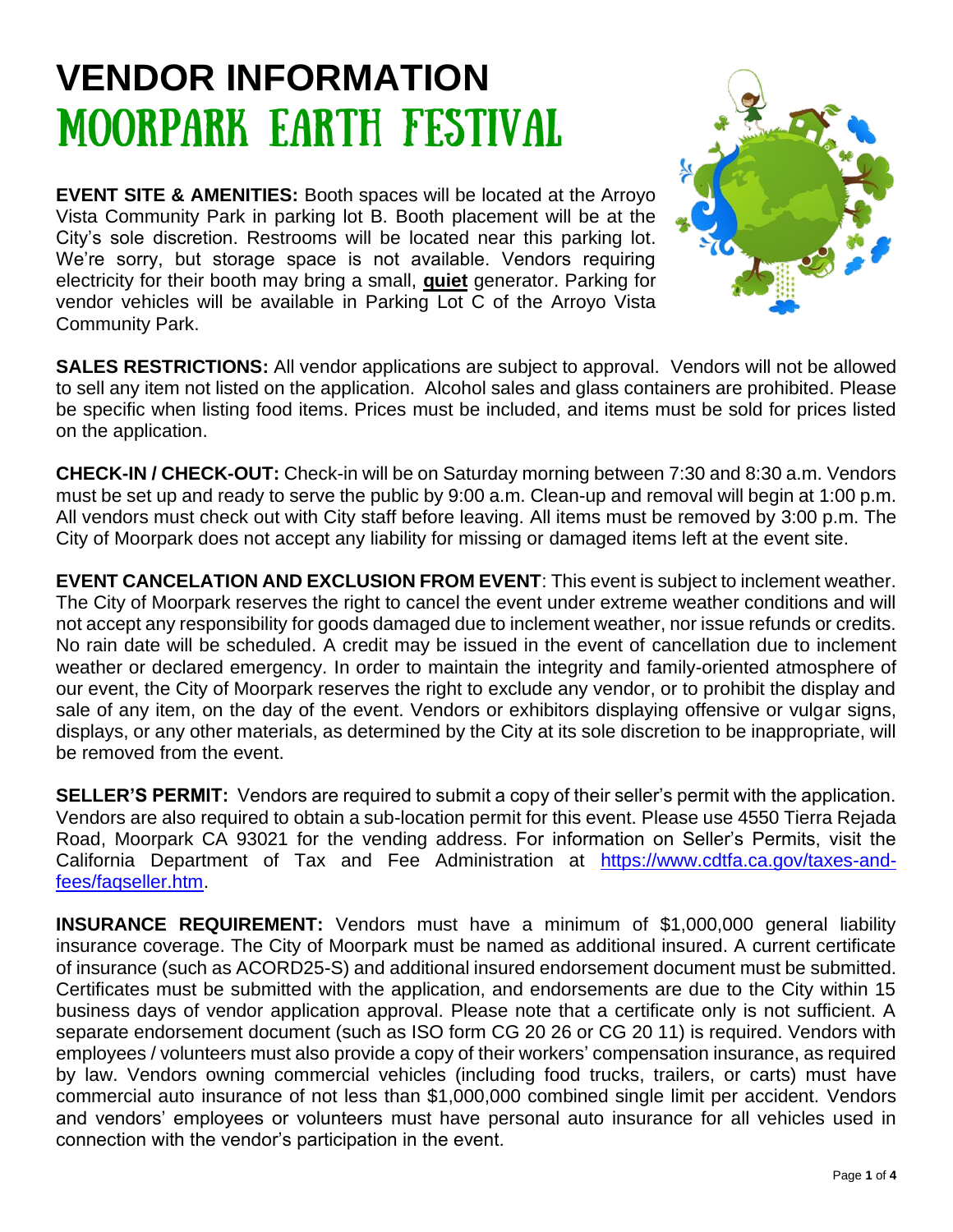**MOBILE FOOD FACILITY REQUIREMENTS AND PROCEDURES**: Vendors are solely responsible for complying with health code requirements. The City of Moorpark and its officers, agents, and employees are not responsible in the event of vendor violations or closures. Vendors must include a copy of their annual MFF permit. Vendors are responsible for contacting the Ventura County Environmental Health Division at (805) 654-2814 for health code requirements and questions.

**APPLICATIONS AND CONFIRMATION:** Completed and signed application forms, along with entry fees, can be mailed to: MEF Applications, 799 Moorpark Avenue, Moorpark CA 93021. Make checks payable to "City of Moorpark." Incomplete or unsigned applications will not be accepted. The deadline for application submission is April 15, 2022. Registrations are taken on a first-come, first-served basis, or until all spaces have filled. Application must include a photograph of the food truck/trailer/cart or booth set up. Photos can be mailed in with the application or emailed to vpeterson@moorparkca.gov. All vendors will receive an information packet about one week prior to the event which includes site maps, parking instructions, booth assignments, and any special notices. Please remember that vendors must supply their own canopies, tables, chairs, displays, racks, signs, receipts, cash bank and change, etc. All canopies, displays, sales items, etc. must fit within the designated booth space. Vendors are **required** bring sandbags or weights to stabilize any canopies used, as Moorpark often has windy weather. The City reserves the right to reject any application.

**FEES:** Fees are listed on the application and are due in full at time of application. Payment will be deposited upon acceptance of application. Once deposited, all fees are non-refundable.

#### **Questions? Contact Victoria Peterson at [vpeterson@moorparkca.gov](mailto:vpeterson@moorparkca.gov)**

**Checklist** *(Please check off as completed and included with your application)*

- \_\_\_\_\_ Completed and signed vendor application
- Payment
- \_\_\_\_\_ One (1) image of the truck/trailer/cart or booth set up.
- \_\_\_\_\_ Seller's Permit
- \_\_\_\_\_ Certificate of Liability Insurance
- \_\_\_\_\_ Additional Insured Endorsement document

Also REQUIRED if selling any food or beverage:

\_\_\_\_\_ Copy of Ventura County MFF Permit *If MFF, license plate number (required):* \_\_\_\_\_\_\_\_\_\_\_\_\_\_\_\_\_\_\_\_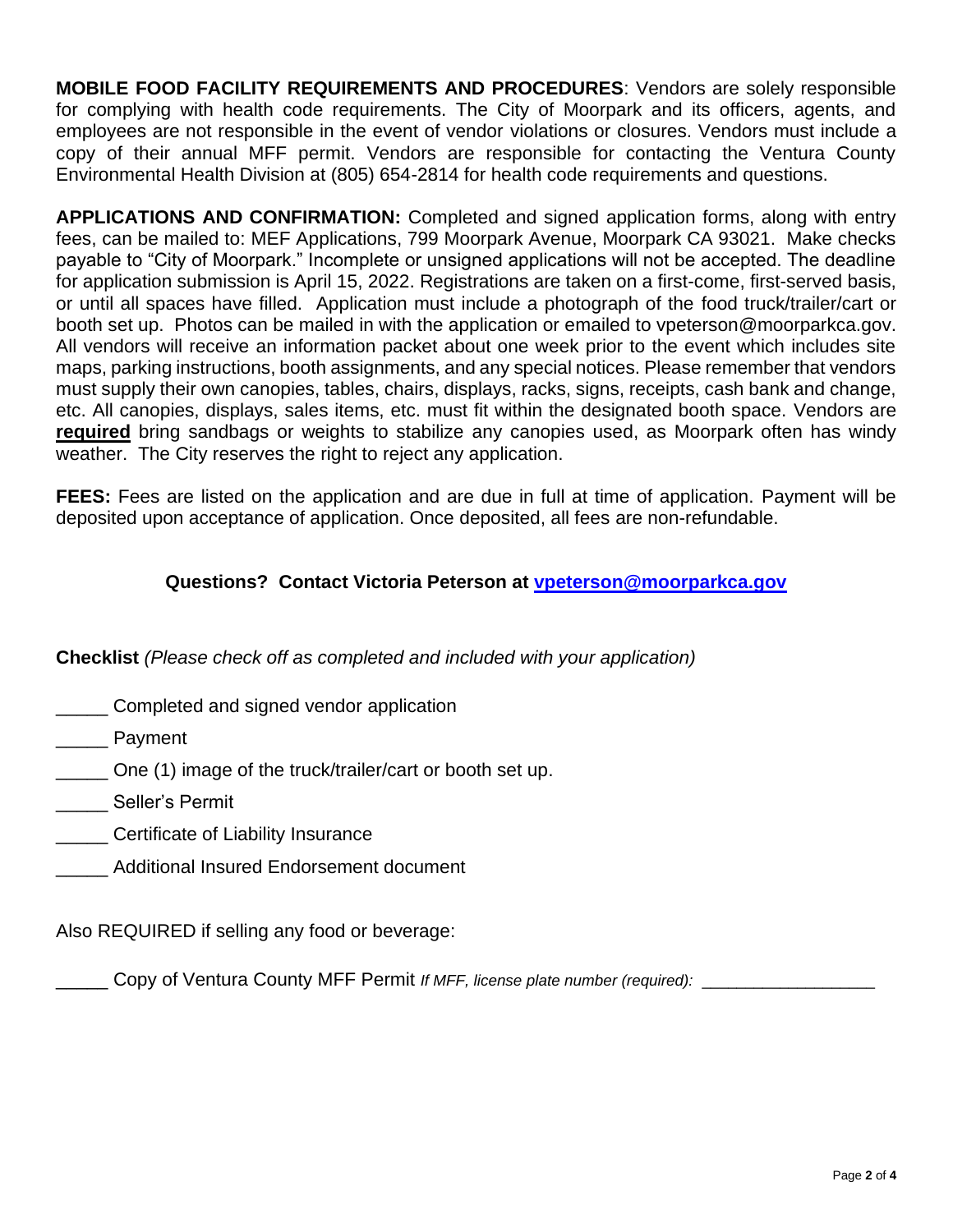# MOORPARK EARTH FESTIVAL

### SATURDAY, MAY 7 FROM 9:00 A.M.-1:00 P.M. AT ARROYO VISTA COMMUNITY PARK

## **Vendor Application**

**Eco-friendly Crafts \* Food Vendors \* Green Businesses**

|  |                                                                                                                                                                                                                                                                                                                        | Please indicate: □ 10x10 Booth □ 10x20 Booth □ Other: __________ x ___________            |                                                                                                                                                                                                                                                                                                                                                                                                                                                                                                                                                                                                                                                                                                                                                                                                                                                                                                                                                                                                  |
|--|------------------------------------------------------------------------------------------------------------------------------------------------------------------------------------------------------------------------------------------------------------------------------------------------------------------------|-------------------------------------------------------------------------------------------|--------------------------------------------------------------------------------------------------------------------------------------------------------------------------------------------------------------------------------------------------------------------------------------------------------------------------------------------------------------------------------------------------------------------------------------------------------------------------------------------------------------------------------------------------------------------------------------------------------------------------------------------------------------------------------------------------------------------------------------------------------------------------------------------------------------------------------------------------------------------------------------------------------------------------------------------------------------------------------------------------|
|  | □ Food Truck (size: x______ x_______ maximum 30' from bumper to bumper)                                                                                                                                                                                                                                                |                                                                                           |                                                                                                                                                                                                                                                                                                                                                                                                                                                                                                                                                                                                                                                                                                                                                                                                                                                                                                                                                                                                  |
|  | □ Trailer/Cart (size: x______ x______ maximum 30' from bumper to bumper)                                                                                                                                                                                                                                               |                                                                                           |                                                                                                                                                                                                                                                                                                                                                                                                                                                                                                                                                                                                                                                                                                                                                                                                                                                                                                                                                                                                  |
|  |                                                                                                                                                                                                                                                                                                                        | Please include a photo of your truck / trailer/ cart / booth set up.                      |                                                                                                                                                                                                                                                                                                                                                                                                                                                                                                                                                                                                                                                                                                                                                                                                                                                                                                                                                                                                  |
|  |                                                                                                                                                                                                                                                                                                                        | List ALL items you will sell or distribute and sale price for each item (or attach list): |                                                                                                                                                                                                                                                                                                                                                                                                                                                                                                                                                                                                                                                                                                                                                                                                                                                                                                                                                                                                  |
|  |                                                                                                                                                                                                                                                                                                                        |                                                                                           |                                                                                                                                                                                                                                                                                                                                                                                                                                                                                                                                                                                                                                                                                                                                                                                                                                                                                                                                                                                                  |
|  | 1. $\frac{1}{2}$ $\frac{1}{2}$ $\frac{1}{2}$ $\frac{1}{2}$ $\frac{1}{2}$ $\frac{1}{2}$ $\frac{1}{2}$ $\frac{1}{2}$ $\frac{1}{2}$ $\frac{1}{2}$ $\frac{1}{2}$ $\frac{1}{2}$ $\frac{1}{2}$ $\frac{1}{2}$ $\frac{1}{2}$ $\frac{1}{2}$ $\frac{1}{2}$ $\frac{1}{2}$ $\frac{1}{2}$ $\frac{1}{2}$ $\frac{1}{2}$ $\frac{1}{2}$ |                                                                                           |                                                                                                                                                                                                                                                                                                                                                                                                                                                                                                                                                                                                                                                                                                                                                                                                                                                                                                                                                                                                  |
|  | 2. $\frac{\ }{2}$                                                                                                                                                                                                                                                                                                      |                                                                                           |                                                                                                                                                                                                                                                                                                                                                                                                                                                                                                                                                                                                                                                                                                                                                                                                                                                                                                                                                                                                  |
|  | $3.$ $\frac{\ }{2}$                                                                                                                                                                                                                                                                                                    |                                                                                           |                                                                                                                                                                                                                                                                                                                                                                                                                                                                                                                                                                                                                                                                                                                                                                                                                                                                                                                                                                                                  |
|  |                                                                                                                                                                                                                                                                                                                        |                                                                                           |                                                                                                                                                                                                                                                                                                                                                                                                                                                                                                                                                                                                                                                                                                                                                                                                                                                                                                                                                                                                  |
|  | $5.$ $\frac{1}{2}$                                                                                                                                                                                                                                                                                                     |                                                                                           |                                                                                                                                                                                                                                                                                                                                                                                                                                                                                                                                                                                                                                                                                                                                                                                                                                                                                                                                                                                                  |
|  | $6.$ $\frac{1}{2}$                                                                                                                                                                                                                                                                                                     |                                                                                           | 11. $\frac{1}{2}$ $\frac{1}{2}$ $\frac{1}{2}$ $\frac{1}{2}$ $\frac{1}{2}$ $\frac{1}{2}$ $\frac{1}{2}$ $\frac{1}{2}$ $\frac{1}{2}$ $\frac{1}{2}$ $\frac{1}{2}$ $\frac{1}{2}$ $\frac{1}{2}$ $\frac{1}{2}$ $\frac{1}{2}$ $\frac{1}{2}$ $\frac{1}{2}$ $\frac{1}{2}$ $\frac{1}{2}$ $\frac{1}{2}$ $\frac{1}{2}$ $\frac{1}{2$<br>13. $\frac{1}{2}$ $\frac{1}{2}$ $\frac{1}{2}$ $\frac{1}{2}$ $\frac{1}{2}$ $\frac{1}{2}$ $\frac{1}{2}$ $\frac{1}{2}$ $\frac{1}{2}$ $\frac{1}{2}$ $\frac{1}{2}$ $\frac{1}{2}$ $\frac{1}{2}$ $\frac{1}{2}$ $\frac{1}{2}$ $\frac{1}{2}$ $\frac{1}{2}$ $\frac{1}{2}$ $\frac{1}{2}$ $\frac{1}{2}$ $\frac{1}{2}$ $\frac{1}{2$<br>14. $\frac{\ }{2}$<br>15. $\frac{1}{2}$ $\frac{1}{2}$ $\frac{1}{2}$ $\frac{1}{2}$ $\frac{1}{2}$ $\frac{1}{2}$ $\frac{1}{2}$ $\frac{1}{2}$ $\frac{1}{2}$ $\frac{1}{2}$ $\frac{1}{2}$ $\frac{1}{2}$ $\frac{1}{2}$ $\frac{1}{2}$ $\frac{1}{2}$ $\frac{1}{2}$ $\frac{1}{2}$ $\frac{1}{2}$ $\frac{1}{2}$ $\frac{1}{2}$ $\frac{1}{2}$ $\frac{1}{2$ |
|  | $7.$ $\frac{1}{2}$                                                                                                                                                                                                                                                                                                     |                                                                                           |                                                                                                                                                                                                                                                                                                                                                                                                                                                                                                                                                                                                                                                                                                                                                                                                                                                                                                                                                                                                  |

|                                                        | <b>Entry Fees</b>                 |                                   |
|--------------------------------------------------------|-----------------------------------|-----------------------------------|
| $\Box$ Nonprofit Organization: \$0<br>$501(c)$ number: | $\Box$ Food Vendor<br>(MFF): \$25 | □ Eco-friendly Craft Vendor: \$30 |
|                                                        |                                   | □ All Other Vendors: \$50         |

 $\Box$  Check enclosed (made payable to "City of Moorpark")  $\Box$  Call for credit card payment